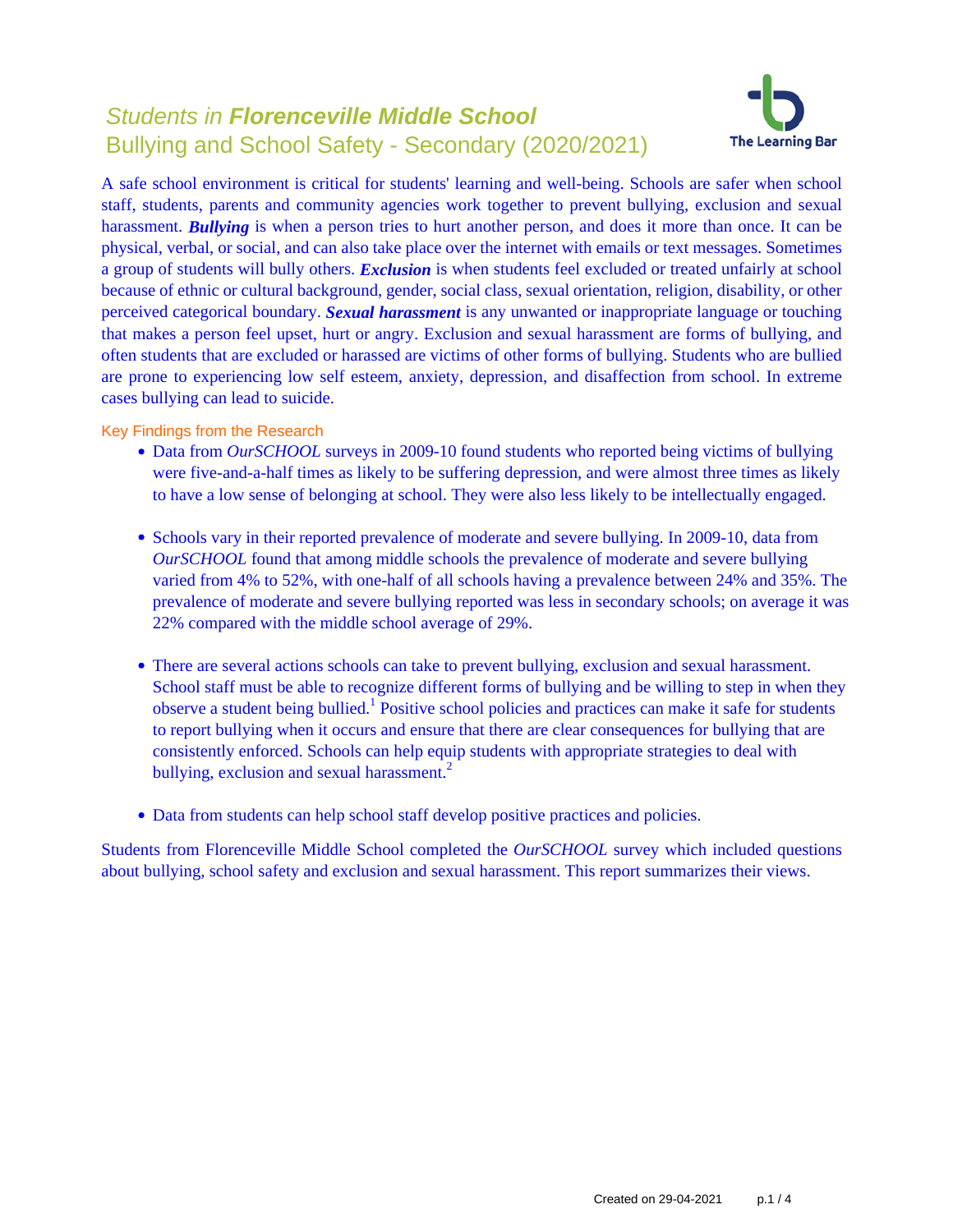# **1. The prevalence of school bullying**

The literature distinguishes between bullies, victims and those who are both bullies and the victims of bullying.<sup>3</sup> The percentage of students who report being victims of bullying is a useful school-level measure of the extent of bullying and its potential effects on youth. Students' reports of taking part in bullying and students' accounts of witnessing bullying are less useful as a school measure, because even a single incident of bullying may be seen or talked about by a wide range of students.

Overall, 50.6% of students in Florenceville Middle School reported being a victim of bullying about once a week or more often, for at least one of the four types of bullying. In addition, *OurSCHOOL* classifies students as being moderate or severe victims. Figure 1 - shows the results for all students in Florenceville Middle School, and separately for boys and girls, compared with the national average. Figure 2 indicates the types of bullying most often experienced by the students at Florenceville Middle School. The results are based on students' reports of being victims of physical, social, verbal and cyber bullying in the previous 30 days.

## **Figure 1: Prevalence of bullying at Florenceville Middle School**



#### **Figure 2: Bullying by Type at Florenceville Middle School**

# **2. Where and when bullying occurs**

Bullying tends to occur most frequently in classrooms, hallways and the lunchroom, but this can vary among schools.<sup>4</sup> Students quickly learn where the 'hot-spots' are, which tend to be places where there is inadequate supervision.<sup>5</sup> Students at Florenceville Middle School were asked where bullying happened most often in and near their school. The results are shown in Figure 3.

**Figure 3: Where bullying occurs at Florenceville Middle**



The students at Florenceville Middle School were also asked when bullying most often occurred. Figure 4 displays the results.

**Figure 4: When bullying occurs at Florenceville Middle School**



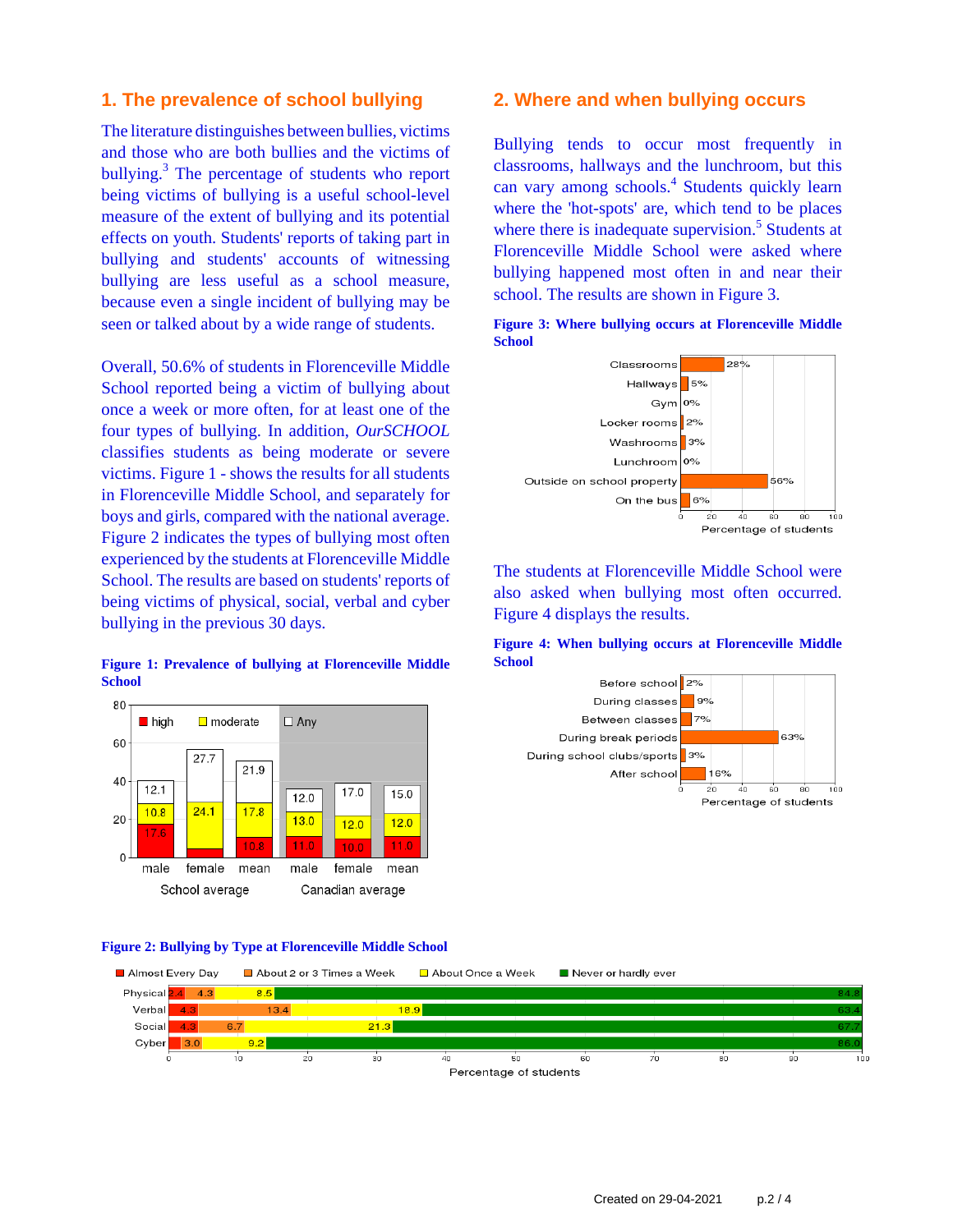## **3. How students respond to bullying**

Students in Florenceville Middle School who reported being bullied in the past 30 days were asked what they did the last time they were bullied. Figure 5 summarizes their responses.





Figure 6 summarizes student responses when they saw or heard about a student being bullied.

#### **Figure 6: Response when others are bullied at Florenceville Middle School**



# **4. Measures to prevent bullying**

School policies and practices can help prevent student bullying. Students at Florenceville Middle School indicated the extent to which they felt certain anti-bullying measures were practiced in their school. Figure 7 shows the percentage of students that agreed or strongly agreed that these practices were evident in their school.

#### **Figure 7: Measures to prevent bullying at Florenceville Middle School**



## **5. Students who feel excluded**

Many students feel excluded by their peers or treated unfairly by school staff because of their ethnic or cultural background, gender, social class, sexual orientation, religion, disability, or other perceived categorical boundaries. Figure 8 shows the percentage of students who felt excluded by other students for various reasons.





Figure 9 shows the percentage of students who felt they were treated unfairly by school staff for these same reasons.

**Figure 9: Reasons students feel they are treated unfairly by staff at Florenceville Middle School**